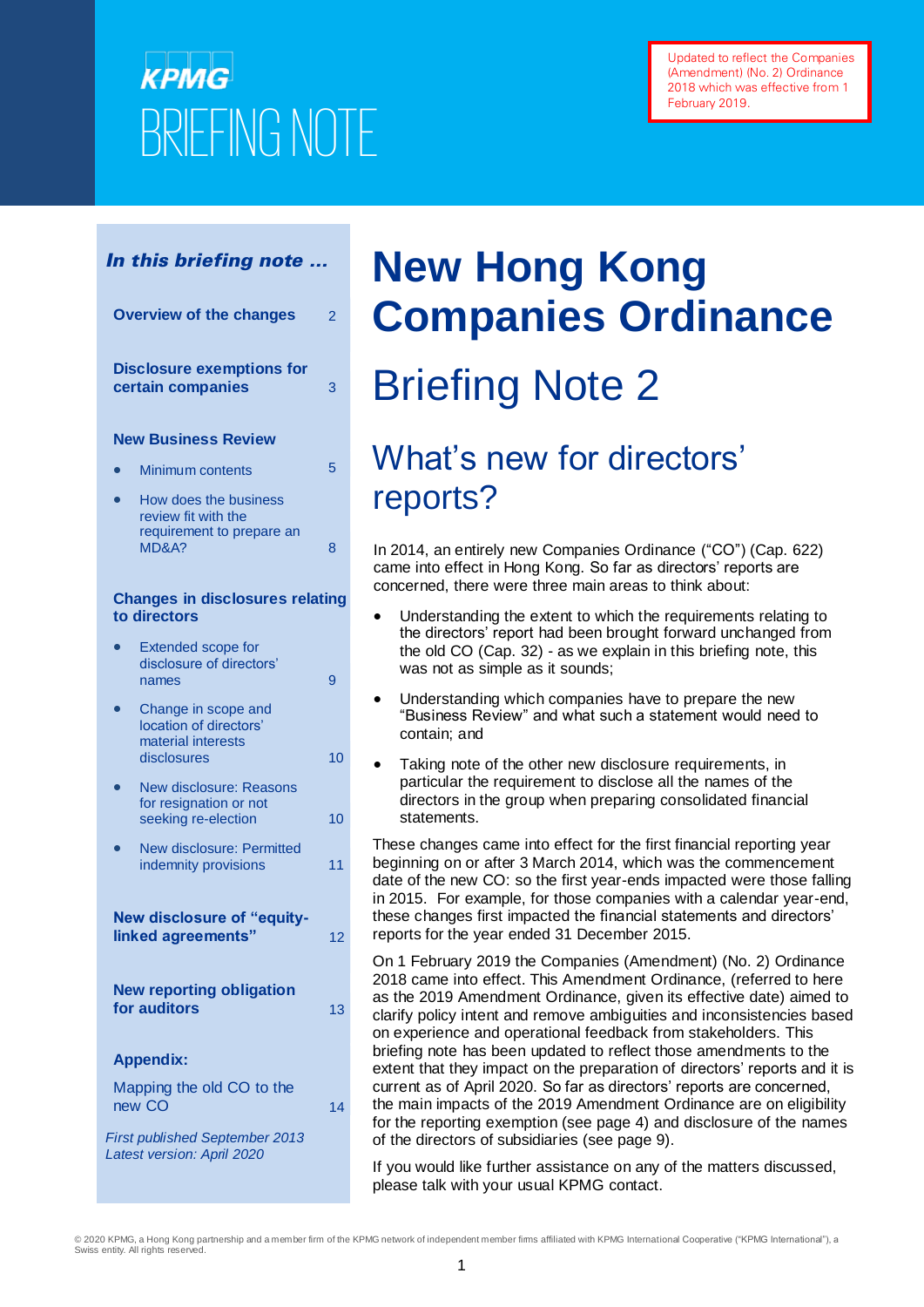### **i. Overview of the changes**

When first looking at the new CO, it can be hard to get a sense of whether the new CO has introduced significant changes for the directors' report or not. This is because the requirements of the old s129D have been split up into various new locations in the new legislation as follows:

| Old CO                                                                          | New CO                                                                |
|---------------------------------------------------------------------------------|-----------------------------------------------------------------------|
| Almost all preparation, disclosure and<br>approval requirements relating to the | Requirements relating to the directors'<br>reports are located in:    |
| minimum contents of the directors' report<br>were located in s129D              | Sections 388-391 and 543(2)                                           |
|                                                                                 | Schedule 5 "Contents of Directors"<br><b>Report: Business Review"</b> |
|                                                                                 | Companies (Directors' Report)<br>Regulation ("C(DR)R")                |

For users of the CO, the new approach may seem unduly complex, compared to the simplicity of s129D. However, from the Administration's perspective, the new approach introduces flexibility, as the legislative procedures involved in amending "regulations" (a form of "subsidiary legislation") are less onerous than those required to amend the main body of an ordinance. In fact, the C(DR)R was amended only a couple of months after it was issued, during the final stages of completing the subsidiary legislation which was needed to implement the new CO.

In the appendix to this briefing note we have mapped the requirements of s129D of the old CO to the requirements of the new CO as of the time of writing. In the remainder of this briefing note, we focus on the extent to which the contents of the directors' report changed as a result of the implementation of the new CO.

These changes can be summarised as follows:

- A new "business review" section must be included in the directors' report unless the company is exempt
- The names of all the directors in the group must be disclosed in a consolidated directors' report, and the disclosure should extend to the date of approving the directors' report\*
- Disclosure of significant transactions, arrangements or contracts entered into by the company, where a director has a material interest, has been moved to the financial statements and is therefore subject to audit
- New disclosure requirements have been introduced in respect of:
	- $\circ$  reasons for a director resigning or not seeking re-appointment, if related to the affairs of the company;
	- o permitted indemnity provisions; and
	- o equity-linked agreements
- Certain disclosure requirements have been dropped from the directors' report, as these are covered by the disclosures in the financial statements
- New CO s390, as amended by the 2019 Amendment **Ordinance**
- \* *After concerns were expressed on the practical implementation of this requirement particularly from such large corporate groups - the 2019 Amendment Ordinance relaxed this requirement such that the disclosure of the names of directors of subsidiaries can be made available at the company's registered office or disclosed on the company's website. Further details of this amendment are given on page 9 of this briefing note.*
- New CO s358 All of these changes are found in Part 9 of the new CO, which contains its own commencement provisions set out in s358. In accordance with that section, these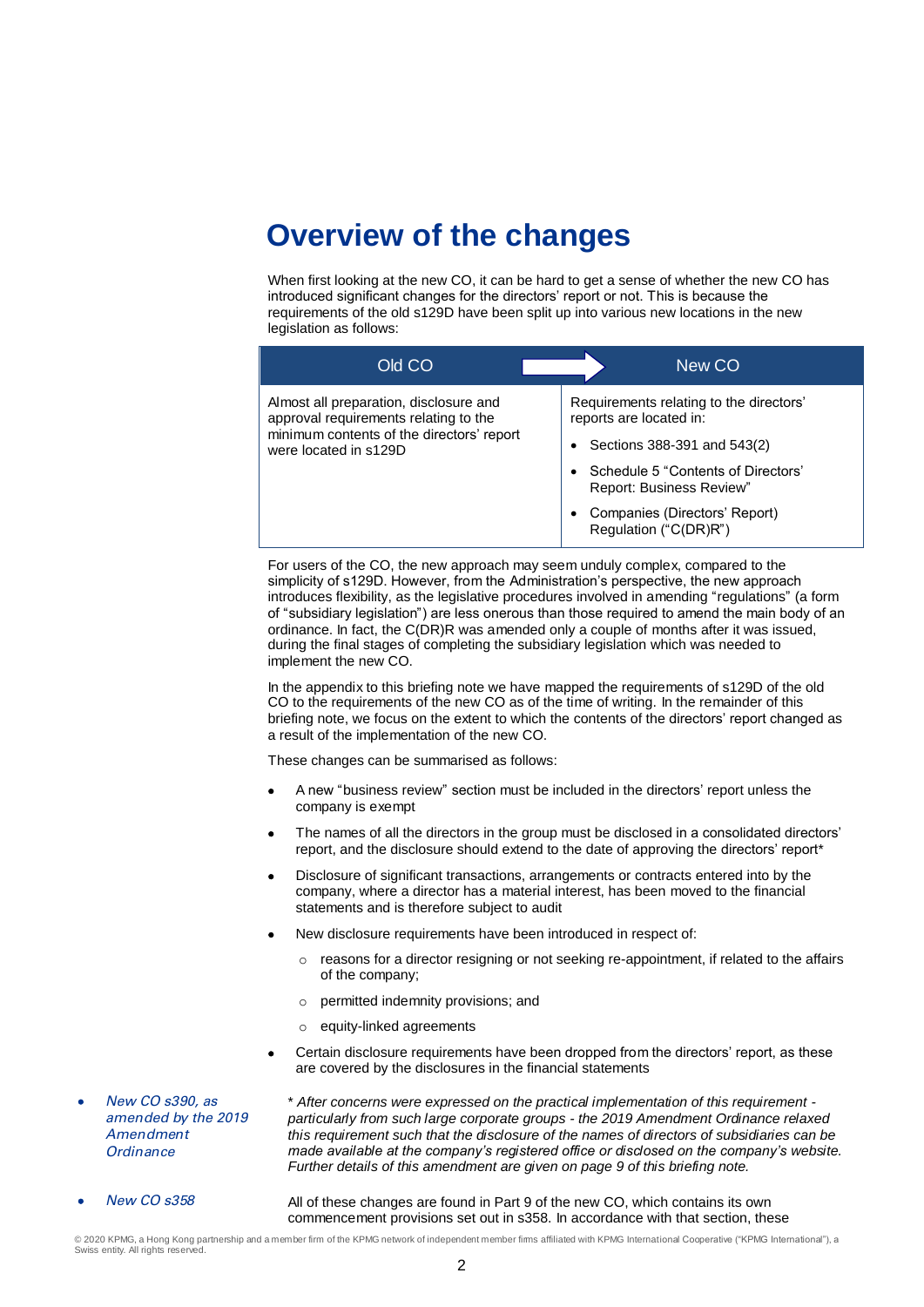Companies Registry External Circular No. 2/2013 dated 1 November 2013

changes came into effect for the first financial reporting year beginning on or after the commencement date of the new CO. As the commencement date of the new CO was set at 3 March 2014, the directors' reports of those companies with a March year-end were the first impacted, as Part 9 came into effect for these companies starting from 1 April 2014. The directors' reports of those companies with a calendar year-end were first impacted in the year ended 31 December 2015.

Each of these new requirements is looked at in turn below. In addition, in the appendix to this briefing note we have included a detailed mapping from the requirements of the old CO to the requirements of the new CO. This appendix includes details of the more minor changes that have been made to tidy up the wording of the disclosure requirements, including identifying which disclosures have been dropped from the directors' report and are instead covered by disclosures in the financial statements.

### **Disclosure exemptions for certain companies**

One of the main objectives of the new CO so far as company reporting is concerned is to reduce the reporting burden on non-public and wholly-owned companies. The approach taken to providing relief for these companies is to exempt them from certain of the disclosure requirements and, in some cases, from the requirement for the financial statements to give a true and fair view and/or for consolidated financial statements to be prepared. If no exemption is stated then a company of any size must assume that the requirement is applicable to them.

So far as the directors' report is concerned, the following exemptions are specified in the new CO for the following types of companies:

|                                                                                                                                        | For companies which                         |                                                                                            |                                                                  |
|----------------------------------------------------------------------------------------------------------------------------------------|---------------------------------------------|--------------------------------------------------------------------------------------------|------------------------------------------------------------------|
| <b>Exemptions available:</b>                                                                                                           | fall within the<br>"reporting<br>exemption" | are wholly-owned subsidiaries of<br>another body corporate at the end<br>of the year       | are private companies<br>and have passed a<br>special resolution |
| New business review                                                                                                                    | $Exempt -$<br>s388(3)(a)                    | Exempt $-$ s388(3)(b)                                                                      | Exempt $-$ s388(3)(c)<br>&(4)                                    |
| Arrangements to enable a director to<br>acquire benefits from shares in or<br>debentures of the company or any<br>other body corporate | $Exempt -$<br>C(DR)R.3(3A)                  | No exemption                                                                               | No exemption                                                     |
| Donations made for charitable or other<br>purposes                                                                                     | $Exempt -$<br>C(DR)R.4(3)                   | Exempt, but only if the company's<br>parent is incorporated in HK -<br>$C(DR)R.4(1)$ & (2) | No exemption                                                     |
| Reasons for a director resigning or not<br>seeking re-election                                                                         | $Exempt -$<br>C(DR)R.8(3)                   | No exemption                                                                               | No exemption                                                     |
| Material interests of a director in<br>transactions, arrangements or contracts                                                         | $Exempt -$<br>C(DR)R.10(7)(a)               | No exemption                                                                               | No exemption                                                     |

#### *Which companies can "fall within the reporting exemption"?*

As explained in our briefing note 1, one of the main changes in the new CO so far as company reporting is concerned is the expansion of the regime for simplified reporting for private companies and companies limited by guarantee.

Under the old CO, only companies which fall within the scope of s141D were eligible for such simplified reporting. These were private companies which had no subsidiaries and were not a subsidiary of another company, and only if 100% of the shareholders agreed that this company could produce simplified financial statements.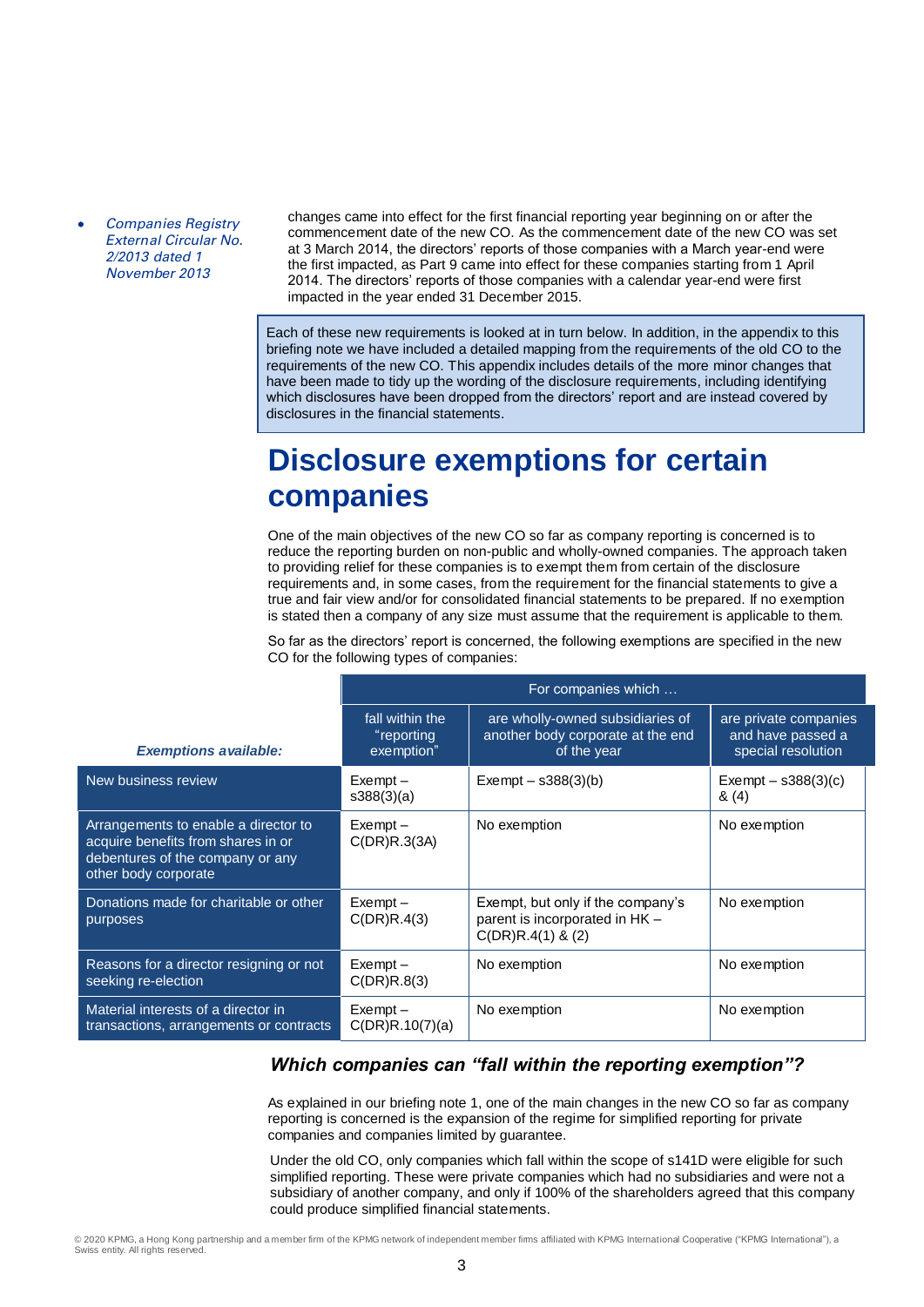**iv.** The new CO carries forward the exemption criteria in s141D as one category of exempt company. But it also introduces three more categories of eligible companies or groups:

#### New  $CO$  s359, as amended by the 2019 Amendment **Ordinance**

#### **New categories of eligible non-public companies**

- small guarantee companies and groups of small guarantee companies if their annual revenue is not more than \$25 million;
- small private companies and groups of small private companies if they meet at least 2 out of 3 size tests of not more than \$100 million annual revenue, \$100 million total assets and 100 employees; and
- larger "eligible" private companies and groups of larger "eligible" private companies if
	- (a) they meet at least 2 out of 3 size tests of not more than \$200 million annual revenue, \$200 million total assets and 100 employees; and
	- (b) they get sufficient shareholder approval from at least 75% of all the members with none objecting

As a result of amendments in the 2019 Amendment Ordinance, it is also now clear that groups including overseas incorporated subsidiaries, and mixed groups, containing both private companies and companies limited by guarantee, are eligible, provided they meet the relevant size tests.

The above is just a snapshot of the new requirements, as there is a considerable amount of detail in sections 359 to 366A of the new CO, and in a specific Schedule, Schedule 3, on how to establish eligibility. This includes detail on computing the amounts for the "two out of three" size tests for companies and groups, and a "two year waiting period" for gaining or losing eligibility which applied once the new CO came into effect.These requirements in the new CO are explained in our briefing note 4, which looks in depth at the simplified reporting regime, together with worked examples.

**Practical issue – Can the directors' report take advantage of these exemptions even if the company chooses to follow the full reporting regime for the financial statements?**

Yes. Each of the disclosure exemptions in the new CO applies if the company "falls within the reporting exemption". The minimum requirement is therefore that the company (or the group, if the company is required to prepare consolidated financial statements) is eligible for the reporting exemption, not whether in fact it takes advantage of this eligibility by preparing simplified financial statements.

As a result, non-public companies (or groups) still have some flexibility as to the contents of their directors' reports. But if the company is not a wholly-owned subsidiary and falls outside the smallest size category, it will need to take care to get the necessary shareholder approvals in place, in order to take advantage of any of these exemptions.

**v.** *Exemption from business review: What are the requirements for the "special resolution" that other private companies need in order to be exempt?*

 New CO s388(3),(4) and s564

Only companies which are wholly-owned subsidiaries or which fall within the reporting exemption are automatically exempt from preparing the new business review without following further procedures. If the directors of any other private company do not wish to prepare a business review, then they need to ask the members of that company to pass a special resolution to that effect. The new CO defines a special resolution as a resolution that is passed by at least 75% of those who voted in person at the meeting or by proxy.

S388(4) explicitly states that the resolution must be passed at least 6 months before the end of the financial year to which the directors' report relates. However, this resolution can be in respect of: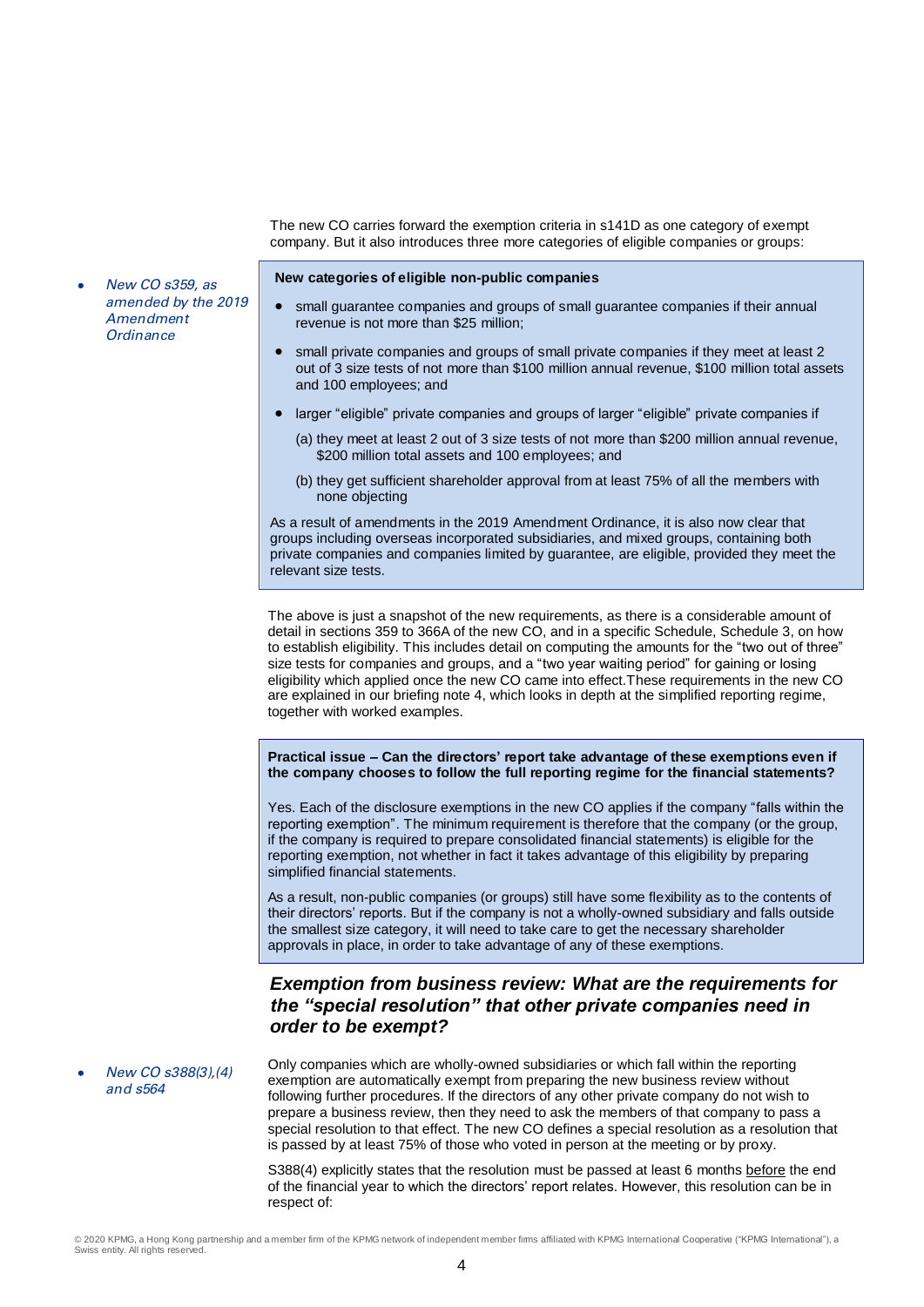- a) the financial year; or
- b) the financial year and every subsequent financial year.

It can only be revoked by a special resolution.

#### **Insight**

This shareholder approval criterion should be easier to meet than the approval for the reporting exemption discussed above, as it only requires a 75% majority vote in a general meeting of the shareholders of the company. By contrast, if a private company/group fails the smallest size criteria, it will need at least 75% of all shareholders of the company approving of the move to simplified reporting, with none objecting either at the meeting or afterwards, in order to qualify for the reporting exemption.

### **New Business Review**

 New CO s388(1) & (2) compared to old CO s129D(3)(a)

An important change to the CO is the requirement for companies to present a business review in the directors' report. This is an analytical and forward looking review of the company or group, which goes beyond the factual statement of the principal activities of the company and its subsidiaries (if any) required under the old CO.

New CO s388(3) As mentioned above on page 3, there are 3 categories of companies which are exempt from this new requirement. It can be seen from those exemptions, that this new business review is intended to provide useful information for shareholders of a company, particularly those shareholders of larger private or public companies that might otherwise not have access to inside information on the company's or group's activities because they are not involved in the management of the company.

### **Minimum contents**

New CO Sch 5.1 Schedule 5 of the new CO specifies the minimum contents of the business review. The core requirements are set out in paragraph 1, which states that the directors' report for a financial year must contain a business review that consists of the following 4 components:

| The year under                                                  | The risks facing                                                                  | Events post                                                                                            | The future                                                                |
|-----------------------------------------------------------------|-----------------------------------------------------------------------------------|--------------------------------------------------------------------------------------------------------|---------------------------------------------------------------------------|
| review                                                          | the company                                                                       | year end                                                                                               |                                                                           |
| $\bullet$ Give a fair<br>review of the<br>company's<br>business | •Describe the<br>principal risks<br>and<br>uncertainties<br>facing the<br>company | •Disclose<br>important<br>events<br>affecting the<br>company since<br>the end of the<br>financial year | ·Indicate likely<br>future<br>development in<br>the company's<br>business |

 New CO s388(2) and Sch 5 Although paragraph 1 of Schedule 5 consistently refers to the "company", it is clear from paragraph 4 and s388(2) of the new CO, that the business review should be prepared on a consolidated basis (i.e. covering the group as a whole) when the directors' report containing this review will be attached to a set of consolidated financial statements.

> According to paragraph 3 of Schedule 5, the company is not required to disclose any information about "impending developments or matters in the course of negotiation", if such disclosure would, in the directors' opinion, be "seriously prejudicial" to the company's (or group's) interests.

© 2020 KPMG, a Hong Kong partnership and a member firm of the KPMG network of independent member firms affiliated with KPMG International Cooperative ("KPMG International"), a Swiss entity. All rights reserved.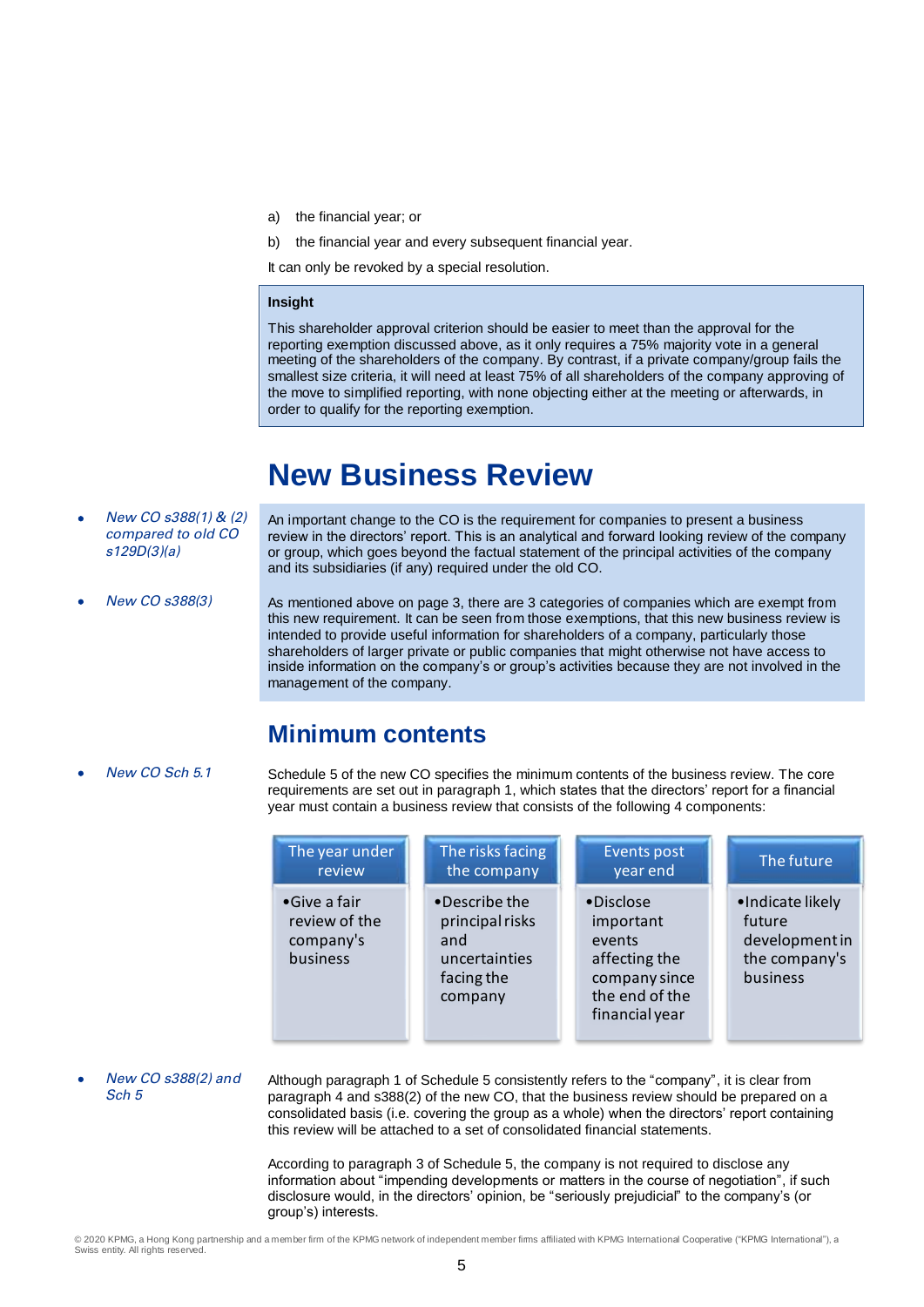New CO Sch 5.2 The only other detail in Schedule 5 relating to the minimum contents of the business review is set out in paragraph 2. This paragraph states that the business review must include the following information "to the extent necessary for an understanding of the development, performance or position of the company's [group's] business":

- an analysis using financial key performance indicators (KPIs);
- a discussion on:
	- o the company's (group's) environmental policies and performance; and
	- $\circ$  the company's (group's) compliance with the relevant laws and regulations that have a significant impact on the company (or group); and
- an account of the company's (group's) key relationships with its employees, customers and suppliers, and others that have a significant impact on the company (or group) and on which the company's (group's) success depends.
- New CO Sch 5.5 Schedule 5 states that "key performance indicators" means factors by reference to which the development, performance or position of the company's business can be measured effectively.

#### *Accounting Bulletin 5 "Guidance for the preparation and presentation of a business review under the Hong Kong Companies Ordinance"*

AB 5.1 There is no further indication in the CO as to the expected contents of the new business review. Instead, given that the requirements on the preparation of a business review are partly modelled on requirements in the UK, the Companies Registry invited the HKICPA to develop further guidance to assist Hong Kong incorporated companies, taking the lead from guidance issued by the UK Financial Reporting Council.

> The Hong Kong guidance takes the form of an Accounting Bulletin, Accounting Bulletin No. 5 (AB 5), which was issued by the HKICPA in July 2014.

- AB 5.15 AB 5 sets out the guiding principles for the preparation and presentation of a business review. These principles are that the review should:
	- analyse the business through the eyes of the board of directors;
	- have a scope consistent with the scope of the financial statements for the period under review;
	- both complement and supplement the financial statements, in order to enhance the overall corporate disclosure;
	- be understandable; and
	- be balanced and neutral, dealing even-handedly with both good and bad aspects.
	- AB 5.15-57 AB 5 discusses these principles and provides guidance on how to interpret them. For example, in respect of the understandability principle, AB 5 states that the business review should provide focused and relevant information on material matters, taking into account qualitative and quantitative factors, while it cautions against including too much information that may obscure judgements.

AB 5 then provides a more detailed framework for the disclosures to be provided by management under the 4 main categories identified above (i.e. (i) a fair review of the reporting entity's business, (ii) a description of the principal risks and uncertainties facing the reporting entity, (iii) particulars of important events that have occurred since the end of the financial year and (iv) an indication of the likely future development in the reporting entity's business).

AB 5.8, 28-57 While the Bulletin does not introduce any new requirements, it does detail particular matters that should be disclosed in order to meet the minimum requirements of Schedule 5.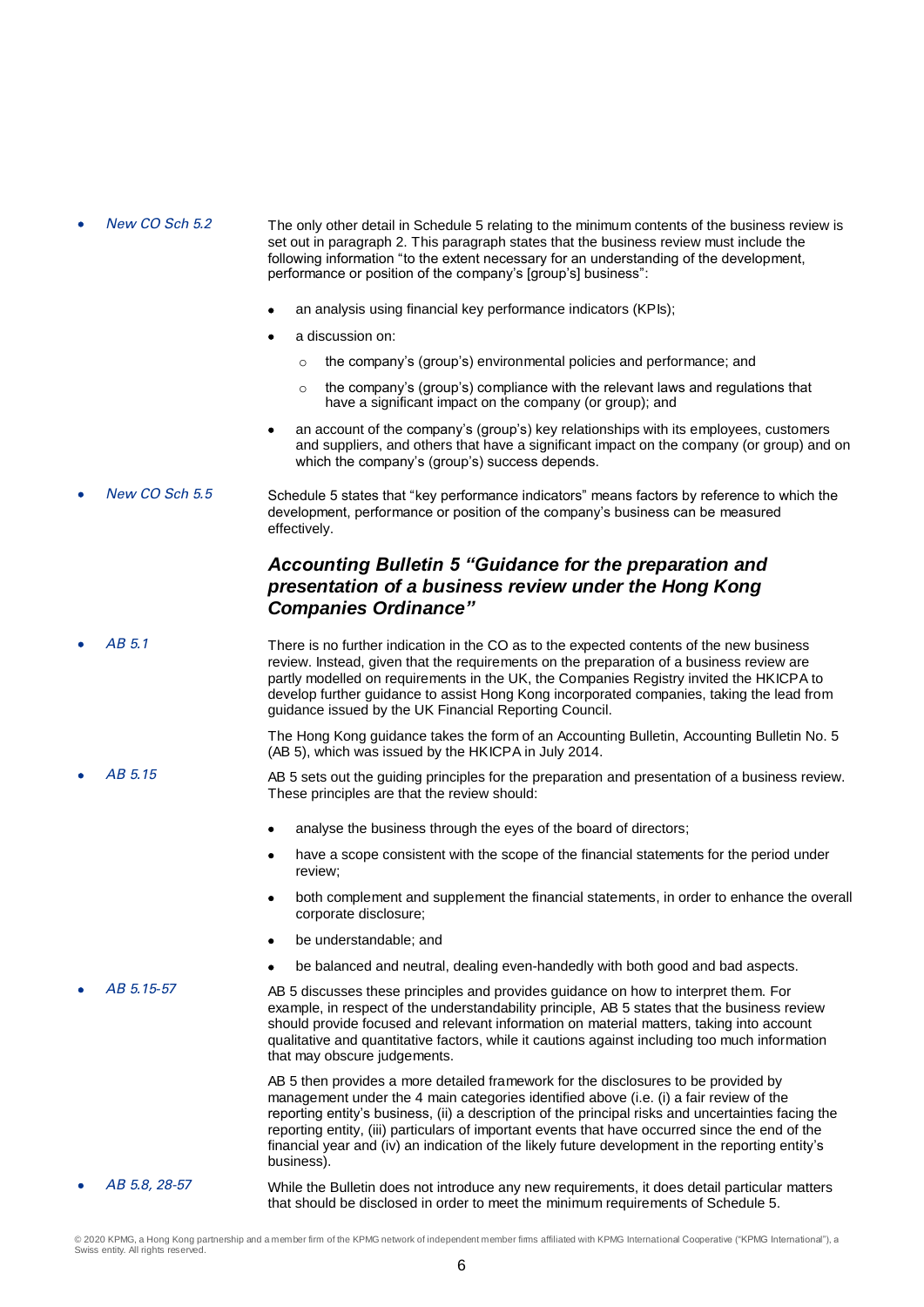AB 5.41-42 For example, AB 5 gives specific guidance on the choice and disclosure of KPIs, to ensure that the disclosure is consistent with the guiding principles of seeing the business through the eyes of management and presenting understandable information which supplements and complements the financial statements. AB 5 states that to achieve this objective it may be necessary to disclose information in the business review which explains how the KPIs were calculated, how the data used in their calculation reconciles to the financial statements, and whether they have been prepared consistently one accounting period to the next.

 AB 5.6-7, 9, 15-57 and IG1-IG23 In addition to examples in the main body of AB 5 which elaborate on the framework, AB 5 is accompanied by implementation guidance which illustrates suggested financial KPIs, nonfinancial KPIs and other quantified data measures which directors may wish to include in the business review in order to enhance the usefulness of the review for members of the company and any other users.

> AB 5 states that these examples are directed towards non-public companies, in particular those companies which previously have not been required to prepare a business review. However, AB 5 also stresses that the application of the guidance in the Bulletin may vary considerably, depending on whether the reporting entity is large or small and whether its business is complex or relatively simple.

#### **Practical issue – preparing a business review for the first time**

Listed companies will already be familiar with disclosing some form of management discussion and analysis (MD&A) in their annual reports. But where should an unlisted company start?

One good source of examples are the annual reports of listed companies in the same line of business. But these should not be used as a substitute for focusing on the company or group's own circumstances, particularly at an early stage of gathering information and identifying what could be relevant. Specifically, the key success factors for drafting a good business review are:

- involving the right level of business management in brain-storming the content relevant to the risks and uncertainties facing the company, how the company/group has performed during the financial year, what has happened since then and what is likely to happen in the future; and
- drafting a concise summary of the key points that are most relevant to the company's (or group's) business, including computing financial KPIs where appropriate.

Some of the information needed for this is readily to hand – this includes:

- the company-level or consolidated financial statements, which can be used as the starting point for the "fair review" of the business, the data for any "financial key performance indicators" and the source of particulars of any important events since the end of the financial year; and
- information on compliance with relevant laws and regulations that have a significant impact on the company or group.

Identifying other information may require more reflection by management:

- What are the risks and uncertainties facing the company/group? For example, are we at risk from aggressive market competitors, from our products becoming obsolete, from securing enough lines of funding to meet working capital or future expansion plans, from the economic environment of our customers or our suppliers, from increases in prices of key raw materials, from high levels of staff turnover, from significant rent hikes for our leased premises … - which ones are the principal ones that the company or group faces at the moment?
- Does the company/group have any "environmental policies"? If so, what are they and how have we matched up to them? If the company/group has not focused on this issue in the past, are there any plans to improve in the future?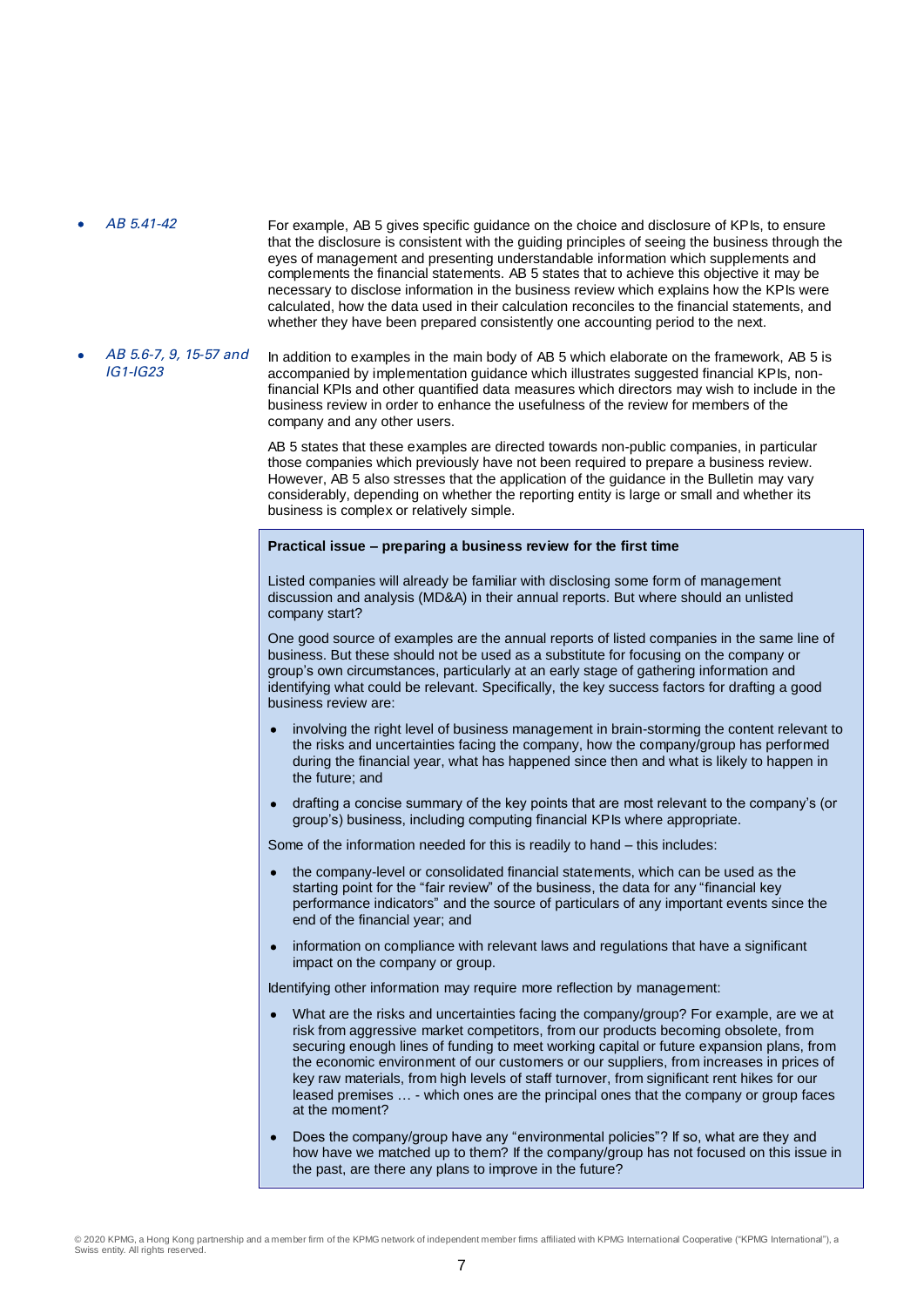- What would be a fair description of the state of our relationships with our key employees, customers and suppliers? How do we ensure that these relationships remain strong enough to support our future success? What contingency plans do we have if the relationships start to fail? This is a broad topic that could depend on the level of recruitment, training and retention of key talent in the workforce, customer relationship and brand building and supply chain management activities.
- Taking all the above into account, where do we see the business heading in the short, medium and perhaps longer term? Are we in a stable business with steady performance or are significant changes planned for the future? Perhaps changes in product mix, geographical markets, diversification might be in the pipeline? Which of these do we feel comfortable describing as "likely future development"? Could disclosure of any of these plans be "seriously prejudicial" to the company's (or group's) interests?

With the possible exception of environmental policies, all of the above topics are important areas that businesses of any size need to be focusing on in their day-to-day running of the business in order to succeed. This information will then form the raw material for drafting a concise but relevant business review for the shareholders' information.

### **How does the business review fit with the requirement to prepare an MD&A?**

Companies listed on the Hong Kong Stock Exchange are required to include in their annual reports a separate statement containing a discussion and analysis of the group's performance during the financial year and the material factors underlying its results and financial position – commonly referred as the "management discussion and analysis" or MD&A. Minimum contents for the MD&A are specified in paragraph 32 of Appendix 16 to the Main Board Listing Rules (MBLR), with equivalent paragraphs in the GEM Listing Rules.

Many of these minimum requirements could be said to overlap with Schedule 5 of the new CO. But, more importantly, in paragraph 52 of Appendix 16 to the MBLR (paragraph 18.83 of the GEM Listing Rules), there is a list of "recommended additional disclosures" which very closely correlates to Schedule 5. For example, this paragraph recommends disclosure of:

- a discussion of the listed issuer's purpose, corporate strategy and principal drivers of performance;
- a discussion on business risks (including known events, uncertainties and other factors which may substantially affect future performance) and risks management policy;
- a discussion of the listed issuer's environmental policies and performance, including compliance with relevant laws and regulations; and
- an account of the listed issuer's key relationships with employees, customers, suppliers and others, on which its success depends.

Given this close correlation between the Listing Rules and the new Schedule 5, the actions required by listed issuers to ensure compliance with s388 of the new CO in practice may be limited to the following:

#### **Actions steps for listed issuers**

- review the extent to which the issuer's current approach to the MD&A goes beyond the minimum requirements and also satisfies the recommendations set out in paragraph 52 of Appendix 16 for a fuller discussion;
- where there is less than full compliance with the Appendix 16 recommendations, consider expanding the MD&A to ensure that sufficient information is included to at least meet the requirements of the new Schedule 5; and
- in any event, ensure that in the annual report the MD&A is either included within the directors' report or a cross reference is included in the directors' report to where the MD&A may be found.

 Appendix 16 to the Main Board Listing Rules (MBLR) or Chapter 18 of the Listing Rules for Growth Enterprise Market (GEM)

 In particular, paragraphs 32 and 52 of Appendix 16 to the MBLR or GEM Listing Rules 18.41 and 18.83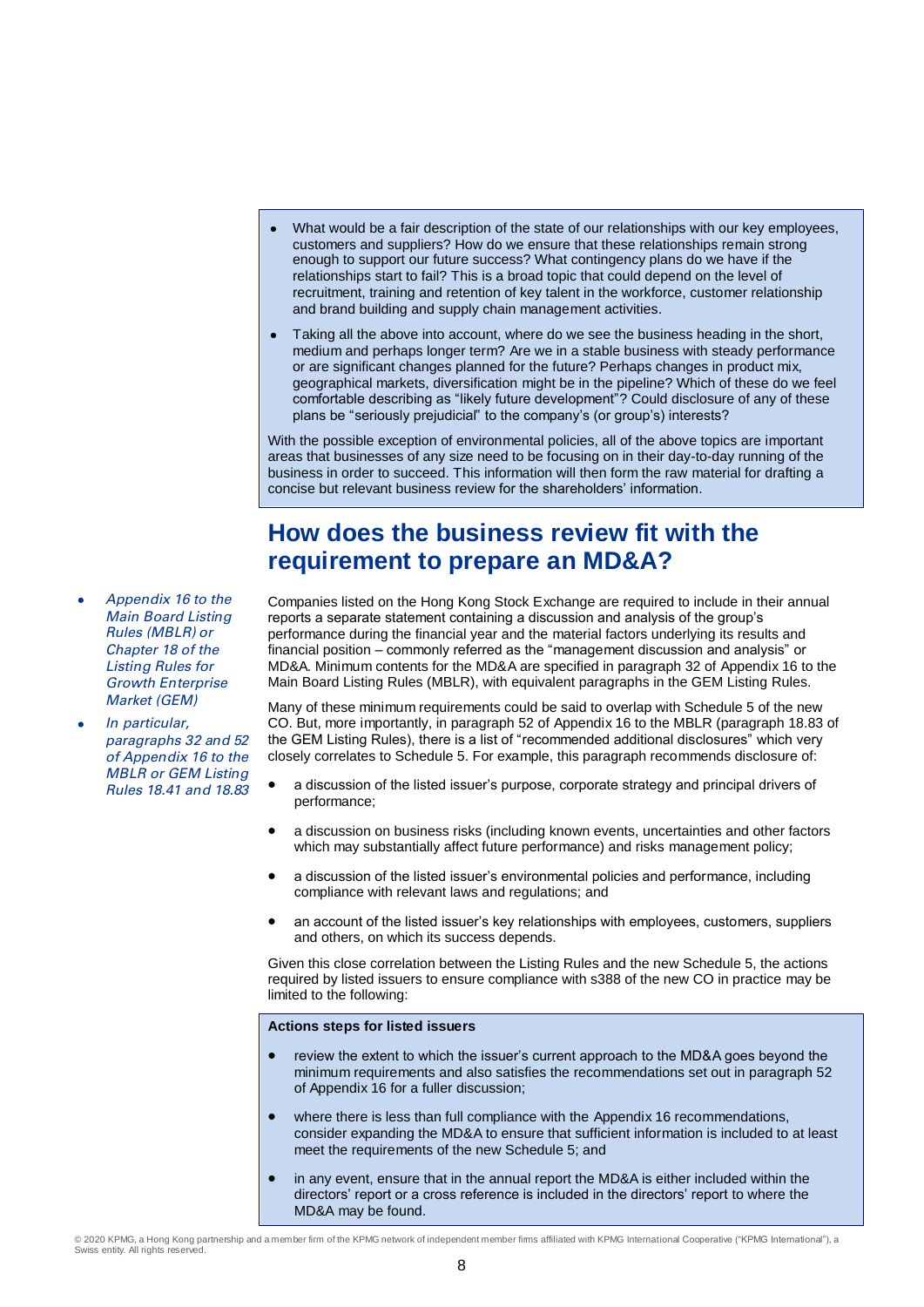### **Changes in disclosures relating to directors**

### **Extended scope for disclosure of directors' names**

 New CO s390 compared to old CO s129D(3)(i)

The old CO required the names of any persons who were directors of the company during the financial year be disclosed in the directors' report. Under the new CO this disclosure has been extended in two ways:

- 1) It is also necessary to disclose the names of any persons who are or were directors of the company from the end of the financial year up to the date of the report.
- 2) If a parent company prepares consolidated financial statements, then s388(2) and 390(3) are explicit that the directors' report must be a **consolidated** report so far as the disclosure of the directors' names is concerned. This means that it is also necessary to disclose the names of any persons who are or were directors of any of the subsidiaries.

 New CO s390(4) to (7) as introduced by the 2019 Amendment Ordinance

#### *Limited relief provided by the 2019 Amendment Ordinance*

In most cases, the disclosure of information relating to directors in a directors' report relates only to the directors of the company (i.e. the directors of the parent which heads up the consolidated group). The new disclosure of directors' names on a consolidated basis was a surprising exception to this general approach, and concerns were soon expressed on the practical implementation of this requirement, particularly from large corporate groups.

The Companies Registry initially responded by publishing an FAQ on their website permitting the disclosure of the names of the directors of the subsidiaries to be omitted from the directors' report provided that the directors' report included a cross reference to an accessible location where the list of directors of the subsidiaries could be found in full (e.g. by providing a link to the relevant website location which contained a full list of the names).

This practical approach has now been reflected in the new CO by way of amendments to section 390. Specifically, as a result of new sub-sections (4) to (7), there is no need to include the list of names of the directors of the subsidiaries in the directors' report, provided the company makes this list available throughout the relevant period either:

- (a) at the company's registered office, where it is made available for inspection by the members free of charge during business hours; or
- (b) on the company's website.

Under s390(5), the list should contain the name of every person who was a director of the company's subsidiary undertakings during the financial year or during the period between the end of the financial year and the date of approval of the directors' report. According to s390(7), this list should be continually available throughout the period until the next directors' report is sent to the members.

Although there is no longer any requirement to do so, it would be best practice to continue to provide a cross-reference in the directors' report to where this list may be accessed.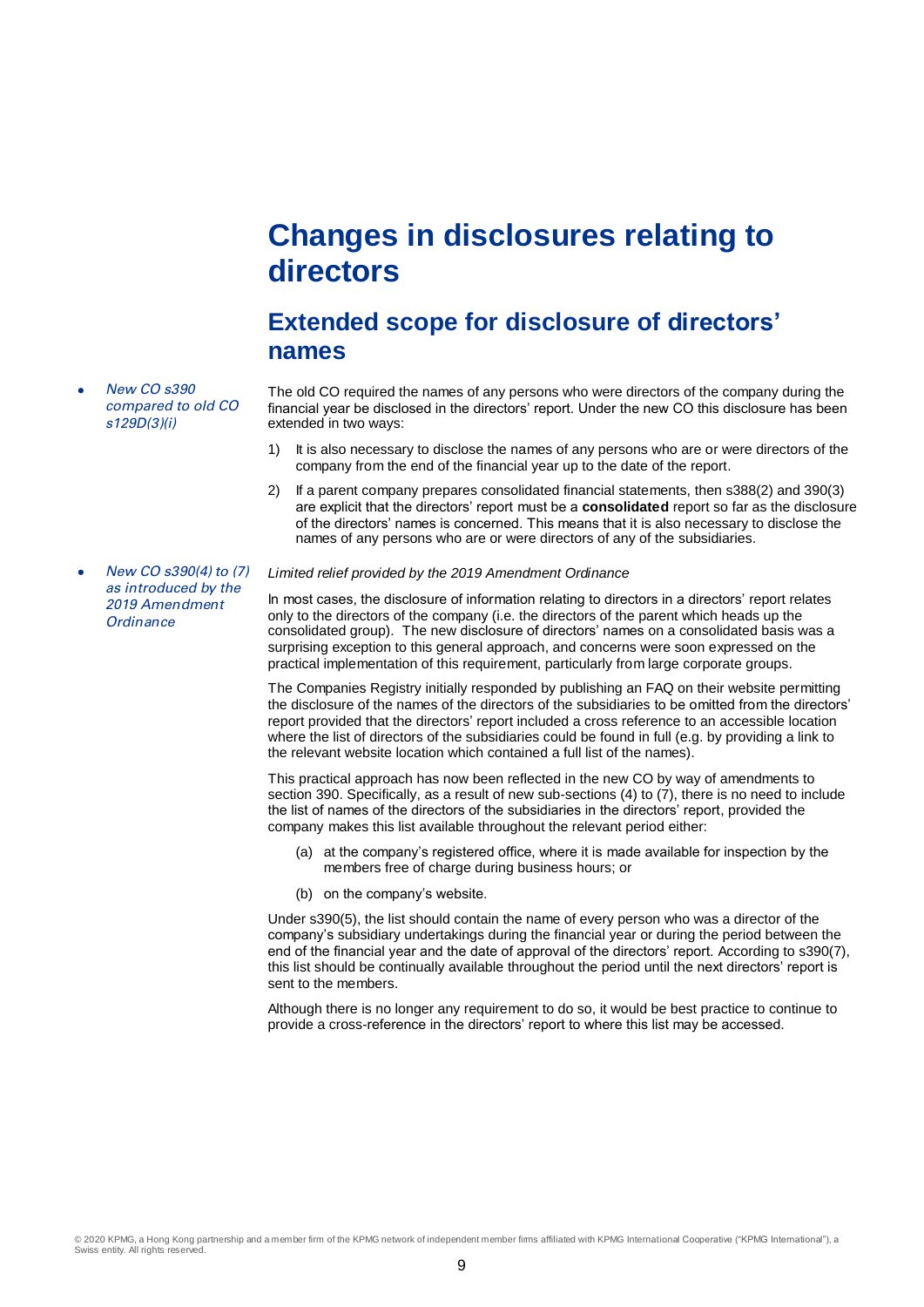### **Change in scope and location of directors' material interests disclosures**

- New CO s383(1)(e)
- **Companies** (Disclosure of Information about Benefits of Directors) Regulation, section 22
- **Companies** (Directors' Report) Regulation, section 10
- Old CO s129D(3)(j)

Under the old CO it was necessary to disclose in the directors' report certain particulars for "contracts of significance in relation to the company's business" involving the company, its subsidiaries, its holding company or any subsidiary of its holding company, in which a director of the company has, or had during the year, a material interest.

The new CO has retained this requirement but has modified its impact as follows:

- a) The concept of "contract of significance" has been broadened to be "a transaction, arrangement or contract" that is significant in relation to the company's business
- b) So far as public companies are concerned, a director of a public company is treated as having a material interest in a transaction, arrangement or contract entered into by that public company if a connected entity\* of that director has a material interest in that transaction, arrangement or contract
	- \* *section 484-488 of the new CO set out the meaning of "an entity connected with the director" – as explained more fully in our briefing note 1, this includes individuals (e.g. close family members) as well as corporate entities with which the director is associated*
- c) The location of the disclosures has been split as follows:
	- $\circ$  If the "transaction, arrangement or contract" involves the company, then it falls under s383(1)(e) of the new CO and, in accordance with section 20 of the Companies (Disclosure of Information about Benefits of Directors) Regulation (C(DIBD)R), is required to be disclosed in the financial statements; whereas
	- $\circ$  if the "transaction, arrangement or contract" involves a "specified undertaking of the company", then it falls under section 10 of the Companies (Directors' Report) Regulation (C(DR)R) of the new CO and is required to be disclosed in the directors' report. A "specified undertaking of the company" is defined in section 1 of the C(DR)R as:
		- (i) a parent company of the company;
		- (ii) a subsidiary undertaking of the company; or
		- (iii) a subsidiary undertaking of the company's parent company.

The practical impact of this change in location is that under the new CO the disclosure of the significant transactions, arrangements or contracts involving the company is within the scope of the auditors' report and is therefore subject to audit. This issue is discussed further in our briefing note 1.

NB: As mentioned on page 3, C(DR)R.10(7)(a)) explicitly states that a company which falls within the reporting exemption does not need to make the above disclosure. This exemption is also found in section 23(a) of the C(DIBD)R in respect of the information that would otherwise need to be disclosed in the financial statements.

### **New disclosure: Reasons for resignation or not seeking re-election**

**Companies** (Directors' Report) Regulation, section 8 The new CO introduces a new disclosure requirement which may apply if a director of the company has resigned or refused to seek re-election during the financial year. Specifically, the C(DR)R states that the disclosure applies if:

- a) during the financial year a director has resigned from the office or refused to stand for reelection; and
- b) the company has received a notice from the director in writing specifying that the resignation or refusal is due to reasons relating to the affairs of the company (whether or not other reasons are specified).

© 2020 KPMG, a Hong Kong partnership and a member firm of the KPMG network of independent member firms affiliated with KPMG International Cooperative ("KPMG International"), a Swiss entity. All rights reserved.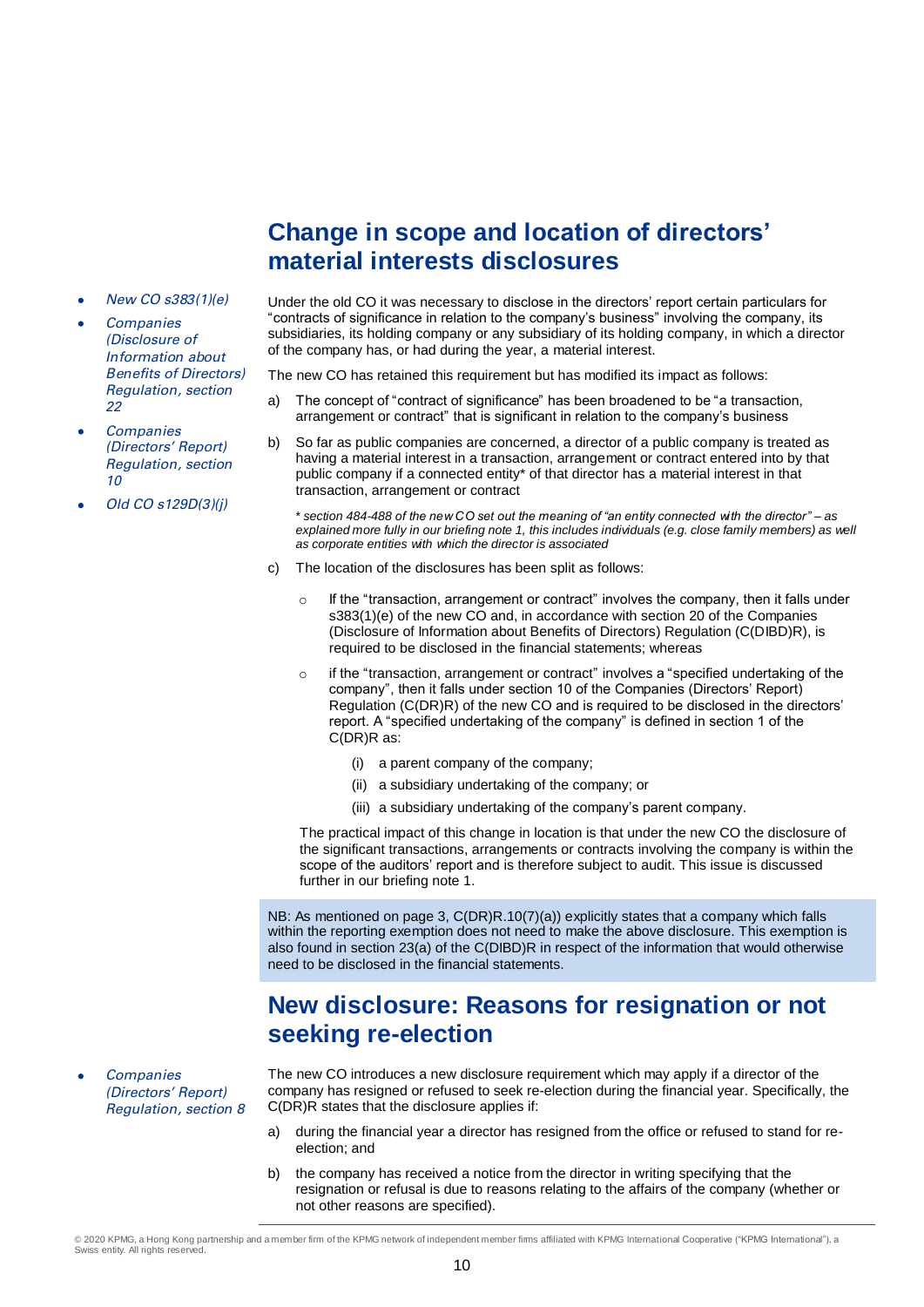In this case, the directors' report must contain a summary of the reasons relating to the affairs of the company.

#### **Insight**

- As this requirement is found in the C(DR)R, it appears that it only relates to directors of the company, and not to any of the directors of other companies in the group, even if the group is preparing consolidated financial statements; and
- as mentioned on page 3, C(DR)R.8(3) explicitly states that a company which falls within the reporting exemption does not need to make the above disclosure.

### **New disclosure: Permitted indemnity provisions**

- New CO s470
- **Companies** (Directors' Report) Regulation, section 9

Under the new CO, the directors' report needs to disclose if a permitted indemnity provision is, or was, in force in any of the following situations:

- If at the date that the directors approved the directors' report a permitted indemnity provision is in force for the benefit of:
	- $\circ$  one or more of the directors of the company (whether made by the company or otherwise); or
	- o one or more directors of an associated company (if made by the company)
- If at any time during the financial year to which the directors' report relates a permitted indemnity provision is in force for the benefit of:
	- o one or more of the directors of the company (whether made by the company or otherwise); or
	- o one or more directors of an associated company (if made by the company)

#### *What is a "permitted indemnity provision"?*

- New CO s467 & s469 A permitted indemnity provision is a provision that protects directors against liability incurred by them to a third party (i.e. a person other than the company or an associated company) provided the provision does not provide indemnity against any of the following liabilities of a director:
- 
- 
- New CO s469(2)(b)(ii)-  $(iv)$
- 
- New CO s469(2)(a)  $\bullet$  a liability to pay any fine imposed in criminal proceedings, or any penalty in respect of noncompliance with any regulatory requirements; or
- New CO s469(2)(b)(i)  $\bullet$  a liability incurred by the director in defending criminal proceedings in which the director is convicted; or
	- a liability incurred by the director in defending civil proceedings brought by, or on behalf of, the company or by an associated company of the company in which judgement is given against the director; or
	- New CO s469(2)(b)(v)  $\bullet$  a liability incurred by the director in connection with an application for relief under s358 of the old CO or s903 or 904 of the new CO in which the court refuses to grant the director relief. NB these are applications to the court to grant relief in proceedings for misconduct (i.e. negligence, breach of duty or breach of trust).
- New CO s467-469 "Permitted indemnity provisions" are an exception to the general requirements in s468, under which most provisions in the company's articles or contract terms which purport to exempt a director from liability, or to provide an indemnity against any liability, that would otherwise attach to the director in connection with any negligence, default, breach of duty or breach of trust in relation to the company, are void.
- New CO s468(4) NB it is explicitly stated in s468(4) that the above requirements in s468 do not prevent a company from taking out and keeping in force insurance for a director or a director of an associated company.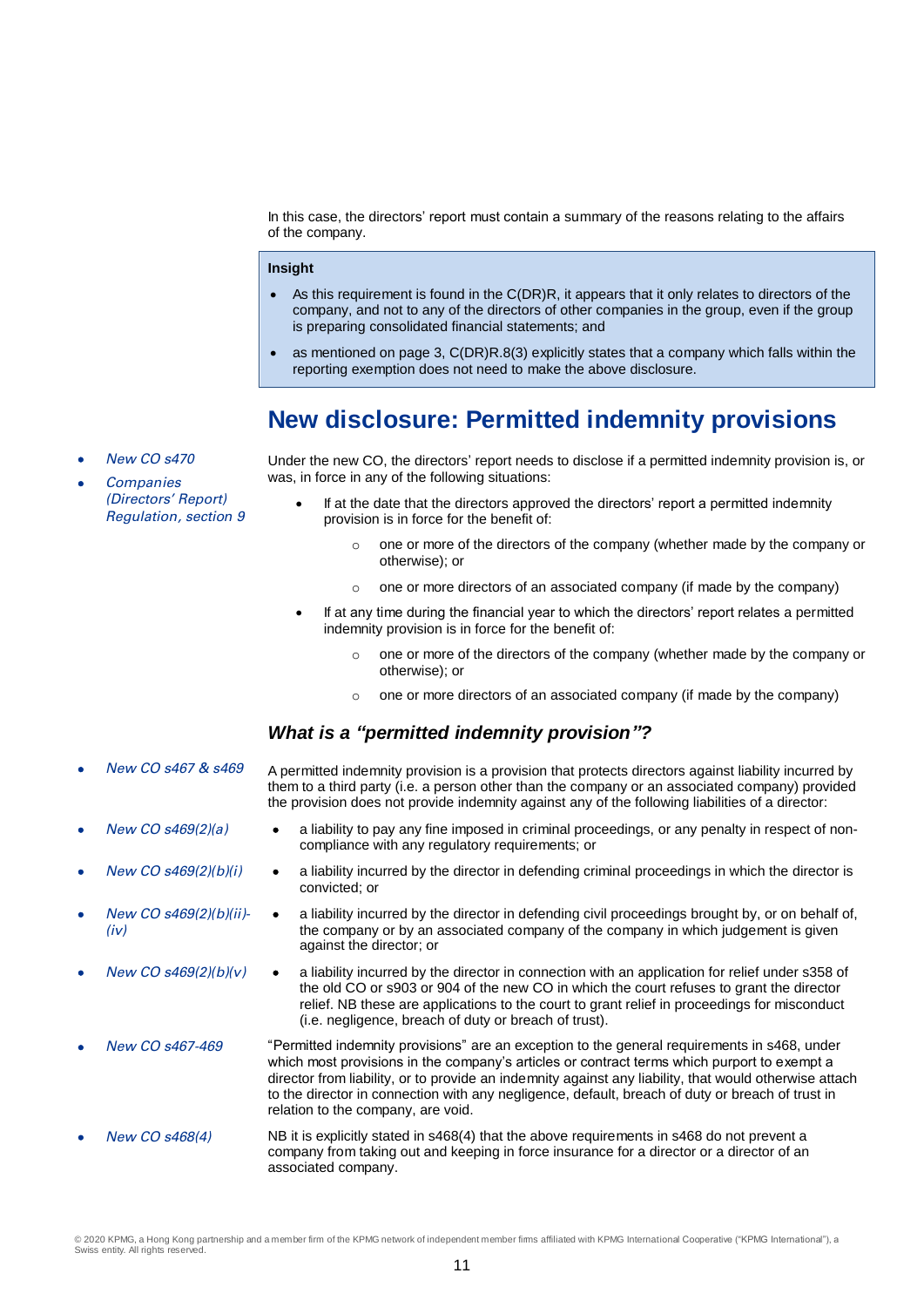#### *What is an "associated company"?*

New CO s2 **An** "associated company" is defined in s2 of the new CO as being

- (i) the company's subsidiary; or
- (ii) the company's holding company; or
- (iii) any subsidiary of the company's holding company (i.e. a fellow subsidiary).

### **New disclosure of "equity-linked agreements"**

**Companies** (Directors' Report) Regulation, sections 5-6 compared to old CO s129D(3)(g)

The new CO has brought forward the requirement to disclose in the directors' report the reason for issuing any shares during the year, the class of shares issued, the number of shares issued and the consideration received. It has also introduced a new disclosure requirement in respect of "equity-linked agreements", to capture other agreements which will (or may) result in a company issuing shares.

Specifically, section 6(3) of the C(DR)R states that the definition of an equity-linked agreement includes:

- (i) an option to subscribe for shares;
- (ii) an agreement for the issue of securities that are convertible into, or entitle the holder to subscribe for, shares in the company;
- (iii) an employee share scheme; and
- (iv) a share option scheme;
- but excludes agreements to subscribe for shares in a company that are entered into:
- (i) pursuant to the company's offer of shares to the public; or
- (ii) pursuant to an offer made to members of the company in proportion to their shareholdings (i.e. a rights issue).

The information to be disclosed depends on whether the agreement was entered into during the year and/or still subsisted at the financial year-end.

|          | Agreements entered into<br>during the year                                                                                                                                                                                                                                                                                                          |                      | Agreements subsisting at<br>the end of the year*                                                                                                                                                                                                                                                                                                          |
|----------|-----------------------------------------------------------------------------------------------------------------------------------------------------------------------------------------------------------------------------------------------------------------------------------------------------------------------------------------------------|----------------------|-----------------------------------------------------------------------------------------------------------------------------------------------------------------------------------------------------------------------------------------------------------------------------------------------------------------------------------------------------------|
| a)<br>b) | The reason for entering into the agreement<br>The nature and terms of the agreement,<br>including, if applicable:<br>the conditions that must be met before<br>the company issues any shares;<br>the conditions that must be met before<br>a third party may require the company<br>to issue any shares; and<br>any monetary or other consideration | a)<br>b)<br>C)<br>d) | The classes of shares that may be<br>issued under the agreement<br>For each class of shares, the<br>number of shares that may be<br>issued under the agreement<br>Any monetary or other consideration<br>that the company has received or<br>will receive under the agreement<br>Any other conditions or terms that<br>remain to be met before the shares |
| C)<br>d) | that the company has received or will<br>receive under the agreement<br>The classes of shares issued under the<br>agreement<br>For each class of shares, the number of<br>shares that have been issued under the<br>agreement                                                                                                                       |                      | are issued<br>* these disclosures are required for all equity-<br>linked agreements subsisting at the end of<br>the financial year i.e. this information would<br>need to be repeated in all directors' reports<br>for subsequent years until the shares have<br>been issued or the agreement has lapsed                                                  |

**Companies** (Directors' Report) Regulation, section 6  $(1)$  &  $(2)$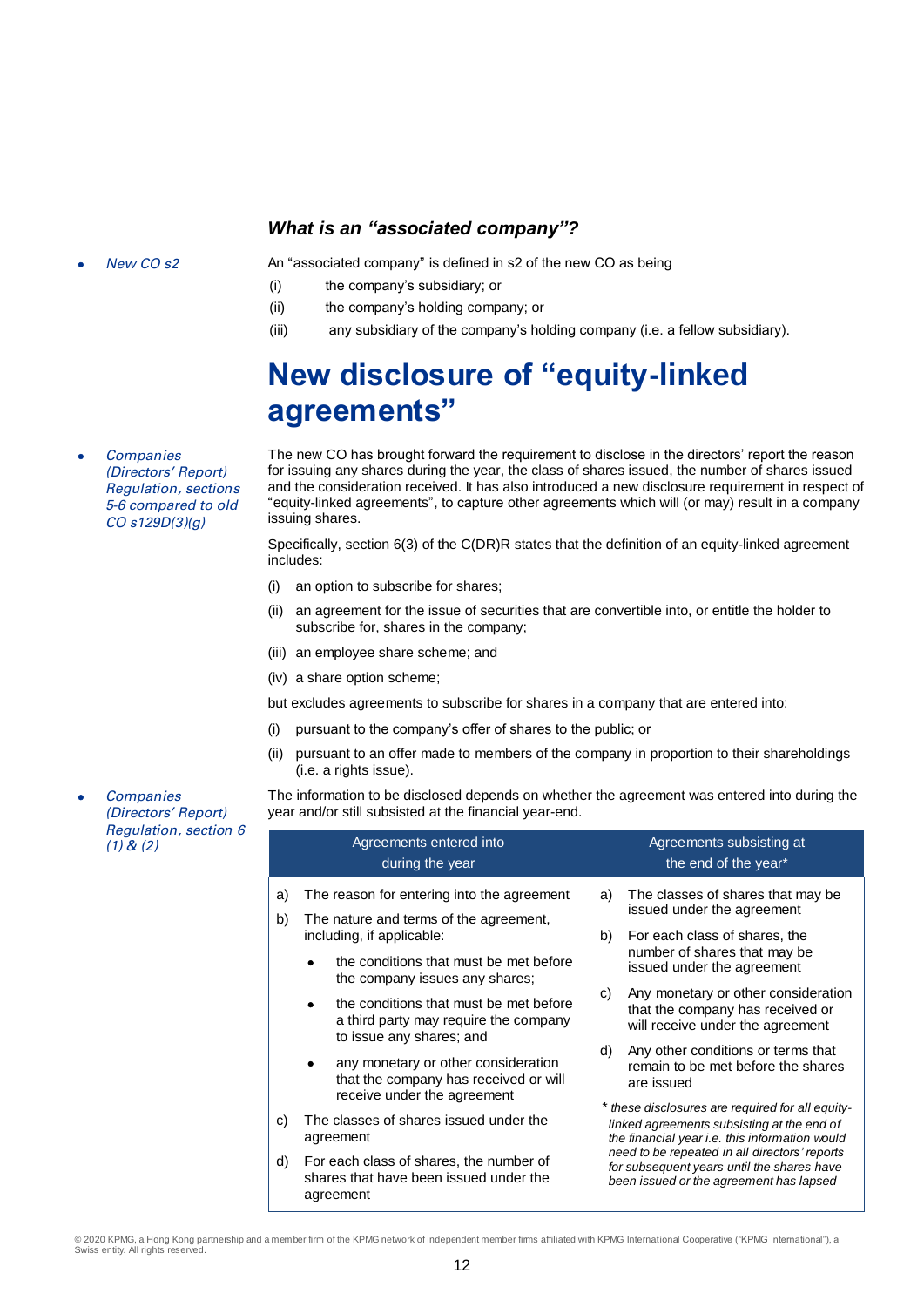### **New reporting obligation for auditors**

 New CO s406(2) Under the old CO, the auditors had no specific responsibility to review or audit the directors' report.

> Under the new CO, a new reporting obligation has been introduced, to the effect that if, in the auditor's opinion, the information in the directors' report is inconsistent with the financial statements, the auditor must disclose this fact in the auditor's report. In addition, under the new CO the auditor may choose to bring this to the attention of the members at a general meeting.

#### **Insight**

Although new to the CO, this reporting obligation is consistent with requirements already existing in Hong Kong Standards on Auditing (HKSA). Specifically HKSA 720, "*The auditor's responsibilities relating to other information in documents containing audited financial statements*", requires the auditor to read any other information contained in the annual report in order to identify material inconsistencies, if any, with the audited financial statements.

HKSA 720 sets out steps that the auditor should take if any inconsistencies are identified, which include considering whether it is the financial statements or the other information which needs amending and bringing the matter to the attention of management and the Board (if left uncorrected). Only if the inconsistency is not removed would the auditor consider modifying the audit report.

In this briefing note we have so far looked at the new disclosure requirements applicable to the directors' report. As mentioned in the introduction to this topic, when first looking at the new CO, it can be hard to get a sense of whether the new CO has introduced significant changes for the directors' report or not. This is because, although most of the requirements of the old s129D in the old CO have been brought forward, there is no single equivalent section in the new legislation. So to complete our introduction to the new CO's impact on directors' reports, the appendix to this briefing note identifies the complete list of the requirements in the old CO which related to directors' reports and maps them to the equivalent requirements in the new CO.

If you would like further assistance on any of the matters discussed, please do not hesitate to talk with your usual KPMG contact.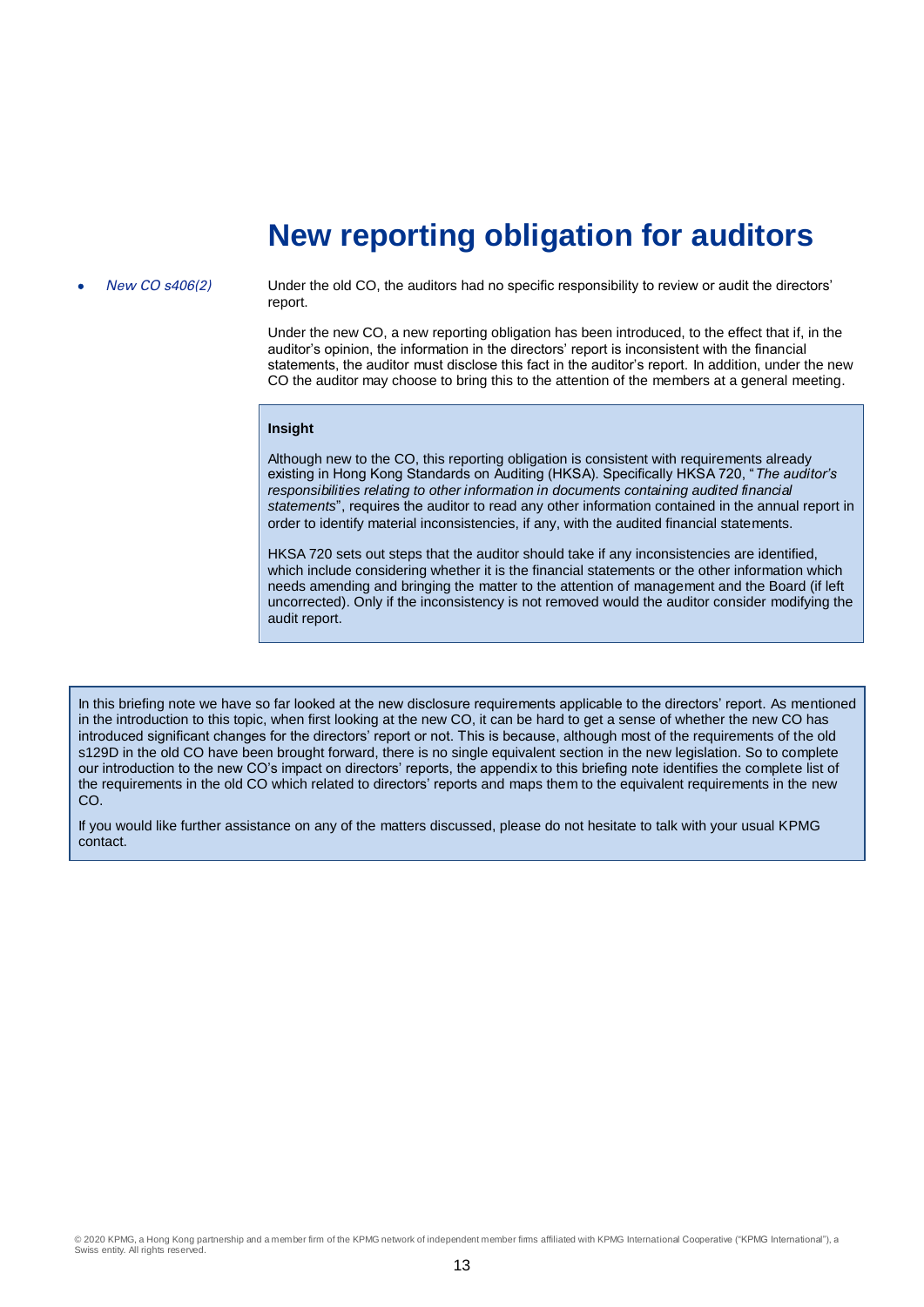### Appendix: Mapping the old CO to the new CO

As explained on page 2 of this briefing note, the new CO has taken a new approach to the disclosure requirements for the directors' report, by splitting the requirements between various sections in the new CO, a new Schedule 5 and a new regulation, the Companies (Directors' Report) Regulation ("C(DR)R"). The table below summarises the requirements in the old CO and maps them to the equivalent requirements in the new CO. As this text is only a summary of the new requirements, we recommend referring to the original text of the various sections, schedules and regulations if applicable to your company's circumstances.

|     | <b>Old CO</b>                                                                                                                                                                     |                    | <b>New CO</b>                                                                                                                                                                                                                                                                                                                                                                                                                                                                                                                                                                                                                                                                                                                 |
|-----|-----------------------------------------------------------------------------------------------------------------------------------------------------------------------------------|--------------------|-------------------------------------------------------------------------------------------------------------------------------------------------------------------------------------------------------------------------------------------------------------------------------------------------------------------------------------------------------------------------------------------------------------------------------------------------------------------------------------------------------------------------------------------------------------------------------------------------------------------------------------------------------------------------------------------------------------------------------|
|     | <b>Section 129D General requirements</b>                                                                                                                                          |                    |                                                                                                                                                                                                                                                                                                                                                                                                                                                                                                                                                                                                                                                                                                                               |
| (1) | The directors must prepare a report and<br>attach it to the statutory financial<br>statements laid before the members                                                             | S388, S429-<br>430 | S388 of the new CO serves the same purpose as<br>the old s129D(1), by setting out the basic<br>requirement to prepare a directors' report, while<br>sections 429-430 deal with sending the report to<br>members together with the financial statements.<br>S388 also:<br>contains a general principle that if a company<br>is a holding company and is preparing<br>consolidated financial statements, then the<br>directors' report should be a consolidated<br>report; and<br>provides an index to the location of the various<br>requirements relating to the contents of that<br>report, and details of which entities are exempt<br>from the requirement to include a business<br>review which complies with Schedule 5. |
| (2) | The directors' report shall be approved<br>by the board and signed on its behalf by<br>the chairman of the meeting at which it<br>was approved or the secretary of the<br>company | S391               | The new CO requirements are broadly the same.<br>However:<br>the report can be signed by any director (i.e. it<br>٠<br>need not be the chairman of the meeting at<br>which it was approved); and<br>the name of the person signing the report on<br>$\bullet$<br>the directors' behalf must be stated.                                                                                                                                                                                                                                                                                                                                                                                                                        |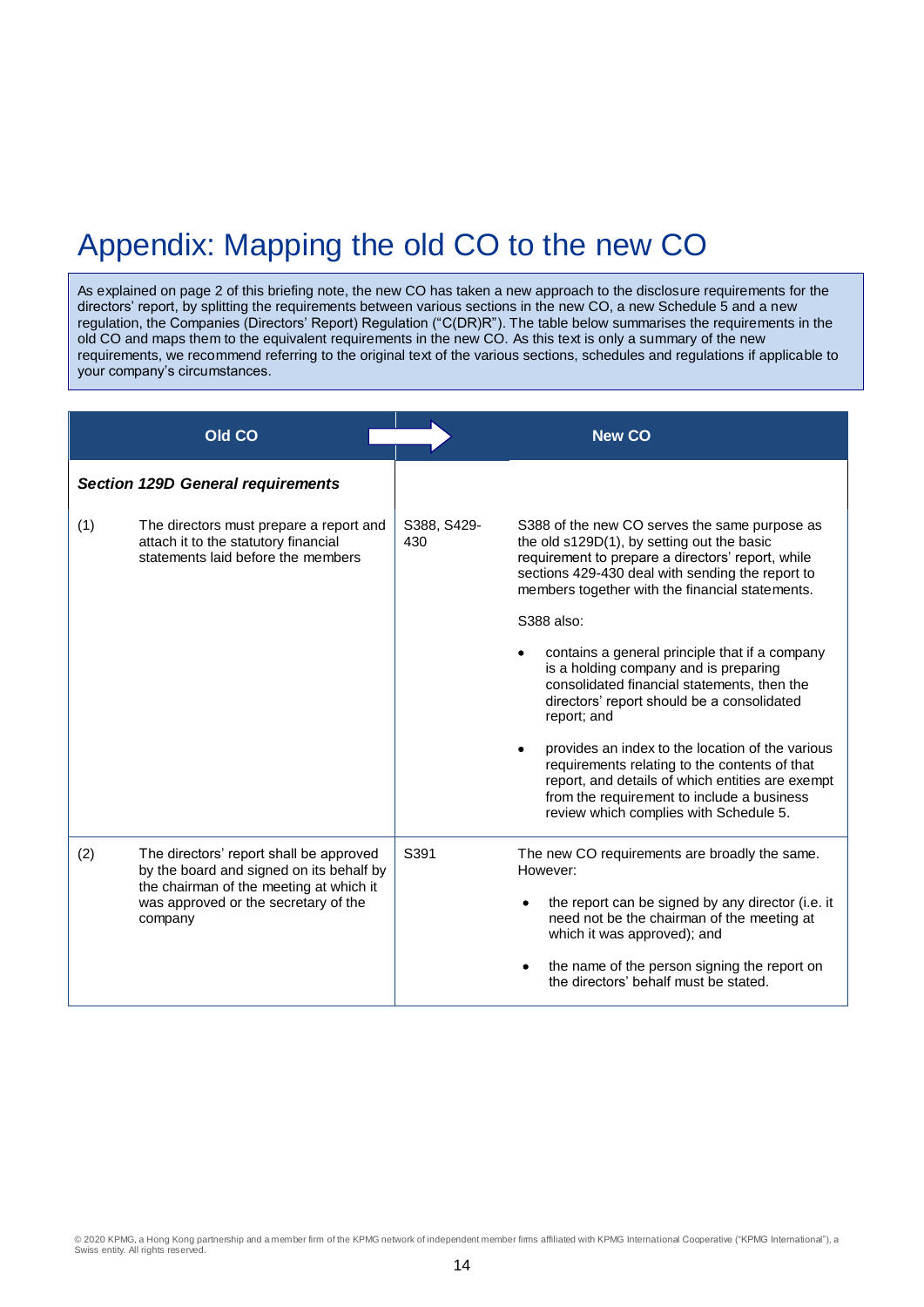|          | <b>Old CO</b>                                                                                                                                                                                                 |                                                | <b>New CO</b>                                                                                                                                                                                                                                                                                                                                                                                                                                                                                                                                                                                                                                                                             |
|----------|---------------------------------------------------------------------------------------------------------------------------------------------------------------------------------------------------------------|------------------------------------------------|-------------------------------------------------------------------------------------------------------------------------------------------------------------------------------------------------------------------------------------------------------------------------------------------------------------------------------------------------------------------------------------------------------------------------------------------------------------------------------------------------------------------------------------------------------------------------------------------------------------------------------------------------------------------------------------------|
| (cont'd) | <b>Section 129D General requirements</b>                                                                                                                                                                      |                                                |                                                                                                                                                                                                                                                                                                                                                                                                                                                                                                                                                                                                                                                                                           |
| (3)      | The report shall:                                                                                                                                                                                             |                                                |                                                                                                                                                                                                                                                                                                                                                                                                                                                                                                                                                                                                                                                                                           |
| (3)(a)   | State the principal activities of the<br>company and its subsidiaries during the<br>year and any significant change in<br>those activities                                                                    | $S390(1)(b)$ , (3)<br>S388(1)(a)<br>Schedule 5 | The new CO requirements are broadly the same:<br>S390(1)(b) requires disclosure of any<br>principal activities of the company;<br>S390(3) states that if the company is a<br>$\bullet$<br>holding company and is preparing<br>consolidated financial statements, then the<br>reference to "company" in this disclosure<br>requirement should be understood to mean<br>the company and any subsidiaries included in<br>the consolidated financial statements<br>In addition, s388(1)(a) requires the directors'<br>report to include a business review which<br>complies with the requirements of Schedule 5,<br>unless the company is exempt (see pages 3 to 4<br>of this briefing note). |
| (3)(b)   | State the amount of any proposed<br>dividend                                                                                                                                                                  | C(DR)R.7                                       | This requirement has been restated in C(DR)R.7.                                                                                                                                                                                                                                                                                                                                                                                                                                                                                                                                                                                                                                           |
| (3)(c)   | State the amount of any proposed<br>transfer to reserves                                                                                                                                                      | n/a                                            | This requirement has not been brought forward for<br>the directors' report. However, movements in<br>reserves will be disclosed in the financial<br>statements under HKFRSs or the SME-FRS as a<br>movement in the Statement of Changes in Equity.                                                                                                                                                                                                                                                                                                                                                                                                                                        |
| (3)(d)   | If the company has no subsidiaries:<br>disclose donations of \$10,000 or above<br>(does not apply if company is a wholly-<br>owned subsidiary of another HK<br>company)                                       | C(DR)R.4(1)                                    | This requirement, and the exemption for certain<br>wholly-owned companies, has been restated in<br>C(DR)R.4(1).<br>NB C(DR)R.4(3) also explicitly states that a<br>company which falls within the reporting<br>exemption does not need to make the above<br>disclosure.                                                                                                                                                                                                                                                                                                                                                                                                                   |
| (3)(e)   | If the company has subsidiaries:<br>disclose donations of \$1,000 or above<br>made by the company or its<br>subsidiaries (does not apply if company<br>is a wholly-owned subsidiary of another<br>HK company) | C(DR)R.4(2)                                    | This requirement, and the exemption for certain<br>wholly-owned companies, has been restated in<br>C(DR)R.4(2) except that the monetary de-<br>minimus limit has been increased to \$10,000 (i.e.<br>to be consistent with the above requirement for<br>companies without subsidiaries).<br>NB C(DR)R.4(3) also explicitly states that a<br>company which falls within the reporting<br>exemption does not need to make the above<br>disclosure.                                                                                                                                                                                                                                          |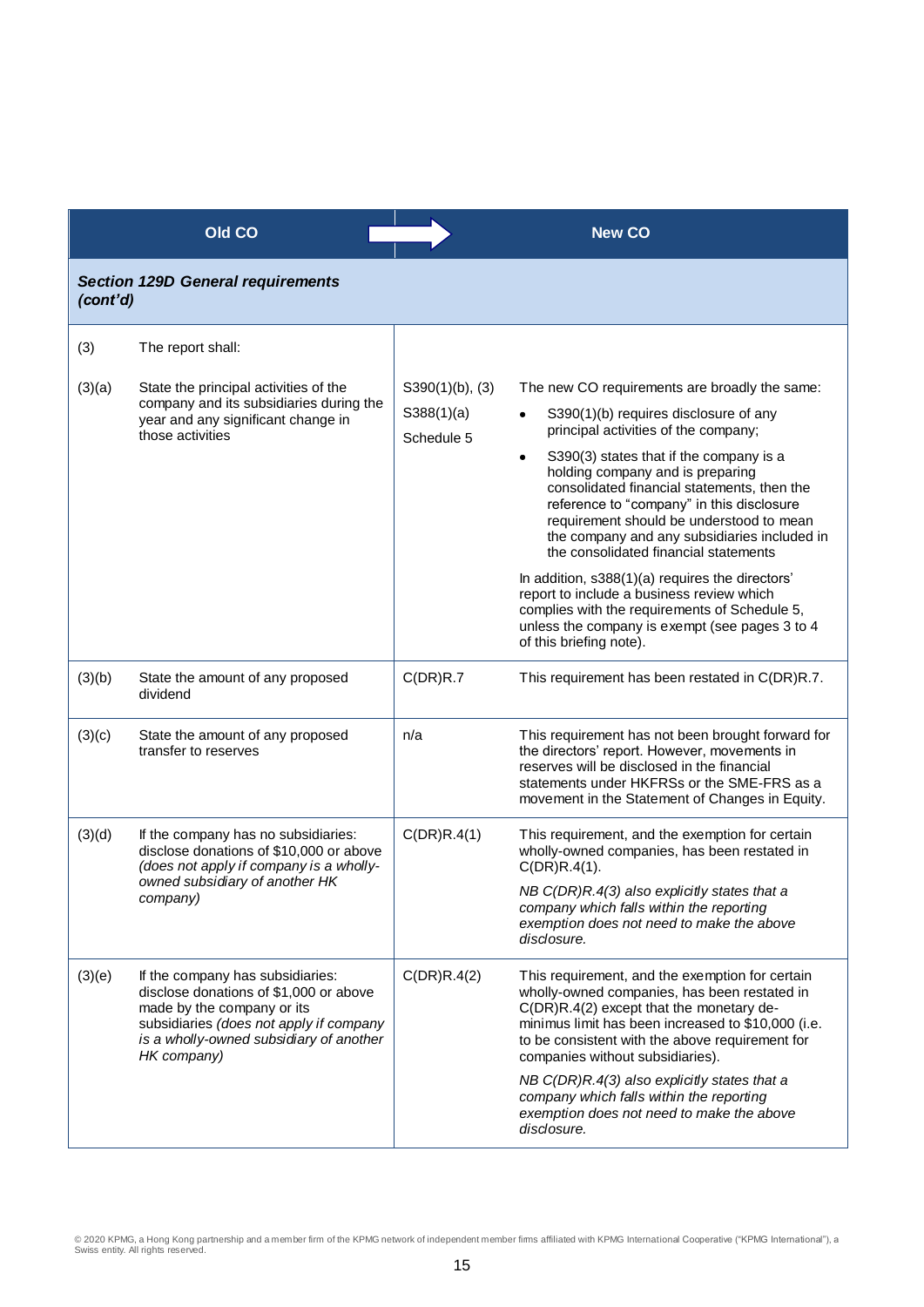|          | Old CO                                                                                                                                                                     |                      | <b>New CO</b>                                                                                                                                                                                                                                                                                                                                                                                                                                          |
|----------|----------------------------------------------------------------------------------------------------------------------------------------------------------------------------|----------------------|--------------------------------------------------------------------------------------------------------------------------------------------------------------------------------------------------------------------------------------------------------------------------------------------------------------------------------------------------------------------------------------------------------------------------------------------------------|
| (cont'd) | <b>Section 129D General requirements</b>                                                                                                                                   |                      |                                                                                                                                                                                                                                                                                                                                                                                                                                                        |
| (3)(f)   | Disclose particulars of any significant<br>change in fixed assets of the company<br>or its subsidiaries                                                                    | n/a                  | This requirement has not been brought forward for<br>the directors' report. However, additions and<br>disposals of long-term assets, such as investment<br>property, property, plant and equipment held for<br>own use and intangible assets will be disclosed in<br>the financial statements under HKFRSs or the<br>SME-FRS as notes to the Statement of Financial<br>Position.                                                                       |
| (3)(g)   | If the company has issued any shares<br>during the year, state the reason, the<br>class of shares issued, the number of<br>shares issued and the consideration<br>received | C(DR)R.5<br>C(DR)R.6 | The requirement in $s129D(3)(g)$ has been restated<br>in $C(DR)R.5$ .<br>In addition, C(DR)R.6 introduces a new<br>requirement to disclose certain particulars relating<br>to any equity-linked agreement entered into during<br>the year or in existence at the end of the year. An<br>"equity-linked agreement" is an agreement that<br>will or may result in the company issuing shares -<br>see page 12 of this briefing note for further details. |
| (3)(h)   | If the company has issued any<br>debentures during the year, state the<br>reason, the class of debentures issued,<br>the amount issued and consideration<br>received       | C(DR)R.5A            | The requirement in s129D(3)(h) has been restated<br>in C(DR)R.5A.                                                                                                                                                                                                                                                                                                                                                                                      |
| (3)(i)   | State the names of any persons who                                                                                                                                         | $S390(1)(a)$ , (3)   | This requirement has been expanded as follows:                                                                                                                                                                                                                                                                                                                                                                                                         |
|          | were directors of the company at any<br>time during the year                                                                                                               | C(DR)R.8             | the directors' report should also now disclose<br>a)<br>the name of any person who was a director<br>between the end of the reporting period and<br>the date of approval of the directors' report;<br>and                                                                                                                                                                                                                                              |
|          |                                                                                                                                                                            |                      | if the company is a holding company and is<br>b)<br>preparing consolidated financial statements,<br>then the requirement to disclose directors'<br>names in the directors' report extends to the<br>names of any directors of any subsidiaries -<br>see page 9 of this briefing note for further<br>details.                                                                                                                                           |
|          |                                                                                                                                                                            |                      | In addition, a new requirement has been included<br>in the C(DR)R.8 to disclose a summary of the<br>reasons for a director resigning or not seeking re-<br>election, if this action was because of reasons<br>relating to the affairs of the company - see page<br>10 of this briefing note for further details.                                                                                                                                       |
|          |                                                                                                                                                                            |                      | NB C(DR)R.8(3) explicitly states that a company<br>which falls within the reporting exemption does<br>not need to make the above disclosure relating to<br>reasons for resigning or not seeking re-election.                                                                                                                                                                                                                                           |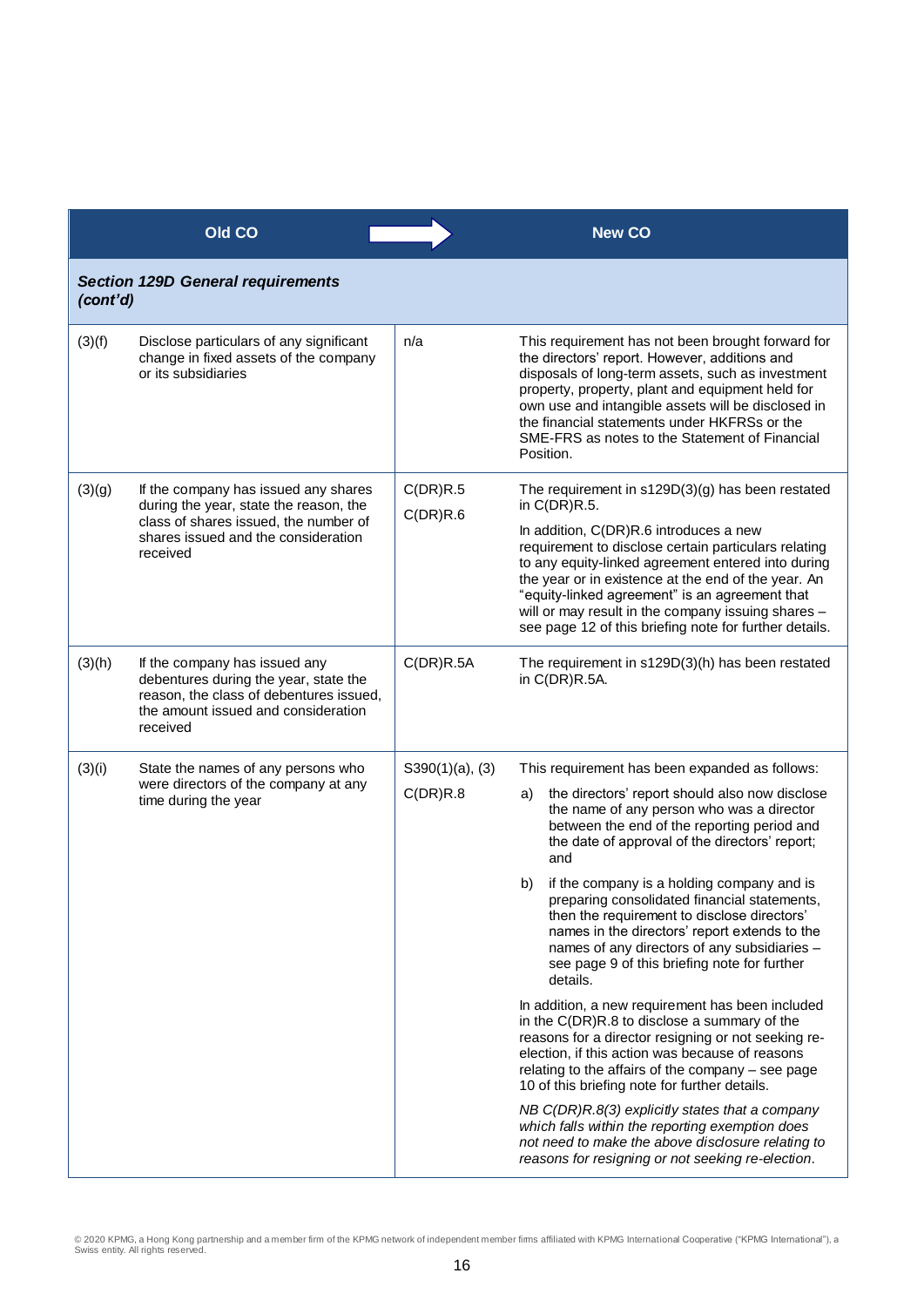|          | Old CO                                                                                                                                                                                                                                                                                                                                                            |                                          | <b>New CO</b>                                                                                                                                                                                                                                                                                                                                                                                                                                                            |
|----------|-------------------------------------------------------------------------------------------------------------------------------------------------------------------------------------------------------------------------------------------------------------------------------------------------------------------------------------------------------------------|------------------------------------------|--------------------------------------------------------------------------------------------------------------------------------------------------------------------------------------------------------------------------------------------------------------------------------------------------------------------------------------------------------------------------------------------------------------------------------------------------------------------------|
| (cont'd) | <b>Section 129D General requirements</b>                                                                                                                                                                                                                                                                                                                          |                                          |                                                                                                                                                                                                                                                                                                                                                                                                                                                                          |
| (3)(j)   | Disclose certain particulars for contracts<br>of significance in relation to the<br>company's business involving the<br>company, its subsidiaries, its holding<br>company or any subsidiary of its holding<br>company, in which a director of the<br>company has or had during the year a<br>material interest (other than contracts for<br>service $-$ s129D(6)) | C(DR)R.10,<br>S383(1)(e),<br>C(DIBD)R.22 | This disclosure requirement has been retained but<br>the location of the information has been changed<br>so far as contracts involving the company and the<br>directors are concerned: this information is now<br>required to be included in the financial statements,<br>bringing it within the scope of the audit.                                                                                                                                                     |
|          |                                                                                                                                                                                                                                                                                                                                                                   |                                          | In addition, the scope of the requirement has been<br>extended from "contracts" to "a transaction,<br>arrangement or contract" that is significant in<br>relation to the company's business. See page 10<br>of this briefing note for further details.                                                                                                                                                                                                                   |
|          |                                                                                                                                                                                                                                                                                                                                                                   |                                          | NB C(DR)R.10(7(a)) explicitly states that a<br>company which falls within the reporting exemption<br>does not need to make this disclosure.                                                                                                                                                                                                                                                                                                                              |
| (3)(k)   | Disclose certain particulars for any<br>arrangements to which the company, its<br>subsidiaries, its holding company or any<br>subsidiary of its holding company is a<br>party, whose objects is to provide<br>benefits to directors of the company by<br>means of the acquisition of shares in, or<br>debentures of, the company or any other<br>body corporate   | C(DR)R.3                                 | This requirement has been restated in C(DR)R.3<br>and applies if there were any such arrangements<br>at the end of the year $(C(DR)R.3(1))$ or at any time<br>during the year (C(DR)R.3(2)).<br>NB C(DR)R.3(3A) explicitly states that a company<br>which falls within the reporting exemption does not<br>need to make this disclosure.                                                                                                                                 |
| (3)(1)   | Disclose particulars of any other matters<br>so far as they are material for an<br>appreciation of the state of the<br>company's affairs by its members, being<br>matters the disclosure of which will not,<br>in the opinion of the directors, be harmful<br>to the business of the company or any of<br>its subsidiaries                                        | $S390(2)$ , $(3)$<br>C(DR)R.9            | This requirement has been restated in s390(2). It is<br>also now clear from s390(3) that if the company is<br>a holding company and is preparing consolidated<br>financial statements, then the reference to<br>"company" in this disclosure requirement should be<br>understood to mean the company and any<br>subsidiaries included in the consolidated financial<br>statements.                                                                                       |
|          |                                                                                                                                                                                                                                                                                                                                                                   |                                          | In addition, C(DR)R.9 introduces a specific<br>requirement to disclose if a permitted indemnity<br>provision was in force for the benefit of one or<br>more directors of the company, or of its associated<br>company, either during the financial year to which<br>the directors' report relates, or at the time that the<br>directors' report is approved by the directors. This<br>new requirement is looked at more closely on<br>pages 11-12 of this briefing note. |